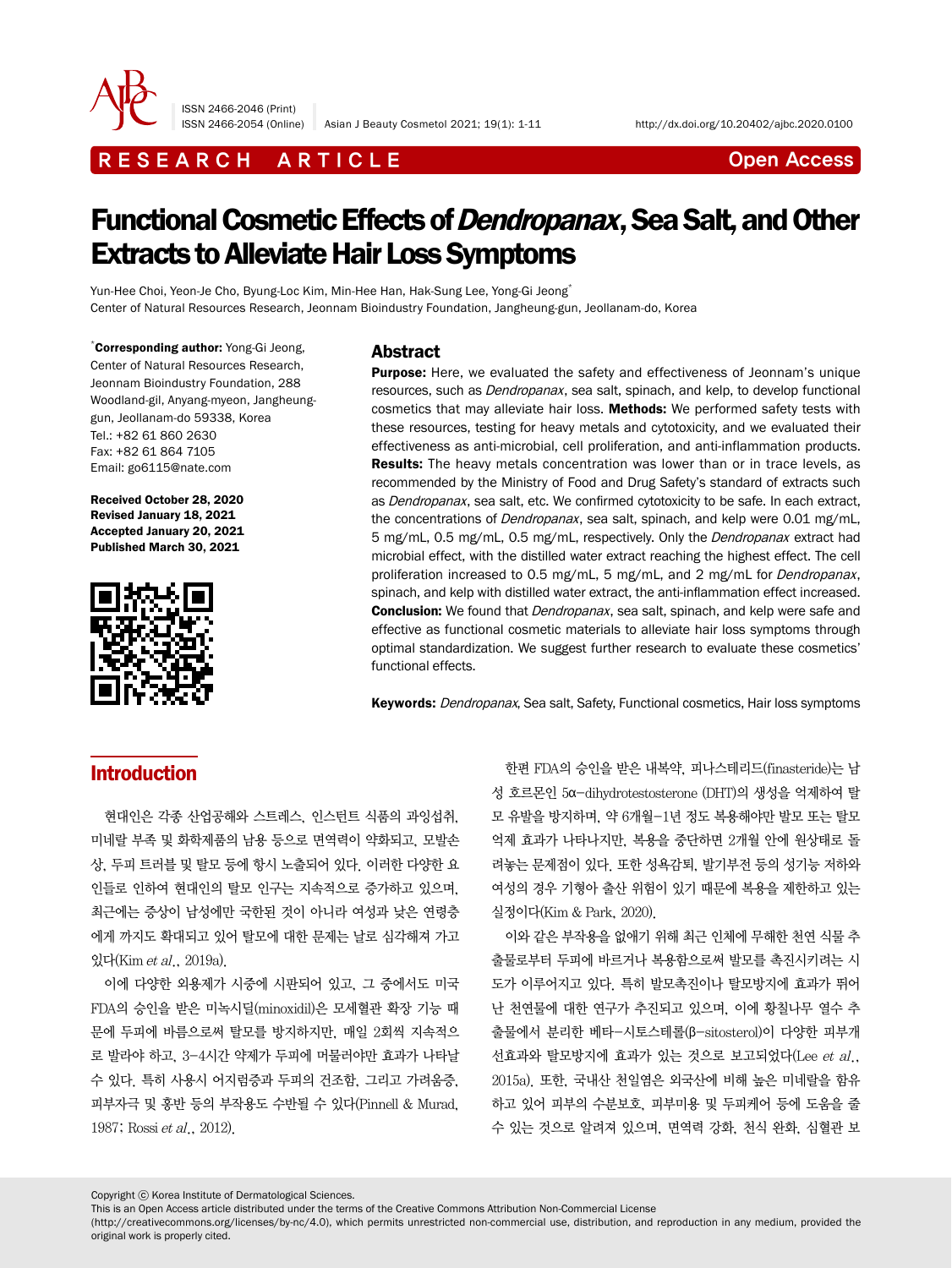호, 근육통 완화, 소화 촉진 및 우울증 해소 등 여러 방면에 효능이 입증되고 있다(Kim et al., 2015). 또한 국내산 시금치와 다시마는 항산화제가 풍부하고, 요오드 및 미네랄 성분이 함유되어 두피 건강 에 도움을 줄 수 있는 것으로 알려져 있다(Lee et al., 2015b; Jung et al., 2019).

따라서 본 연구는 전남 특산자원인 황칠, 천일염, 시금치 및 다시 마 등으로부터 탈모증상 완화에 도움을 줄 수 있는 기능성 화장품 개 발을 위해 소재의 안전성 및 유효성을 입증하고자 수행되었다.

# Materials & Methods

#### 1. 시험 재료

본 연구에 사용한 황칠나무(Dendropanax)는 전남 장흥산으로 구 입하여 주로 잎과 잔 가지를 세척하고, 실내에서 자연 건조하였다. 천일염(sea salt)은 신안 비금도산으로써 탈수하고, 가는 입자로 가 공 및 멸균하였다. 또한 시금치(spinach)도 신안 비금도산으로 구 입하여 세척 후 50℃, 12 h 열풍 건조하였고, 다시마(kelp)는 완도 산 건다시마를 구입하여 염분을 제거하고 세척 후 50℃, 6 h 열풍 건조하였다. 각 시험 재료는 열수(distilled water), 30% 주정(30% ethanol) 및 60% 주정(60% ethanol)으로 8 h 동일하게 가온 추출하 였고, 추출 후 -70℃, 24 h 초저온냉동 및 -45℃-50℃, 72 h 동결 건조하였다. 이에 최종적으로 획득한 열수 추출물, 30% 주정 추출물 및 60% 주정 추출물을 대상으로 본 연구에 사용하였다.

## 2. 안전성 시험

## Ⅰ. 중금속

중금속은 유통화장품 안전관리 시험방법을 적용하여 유도결합 플라즈마 분광분석기 (Optima 7000DV; PerkinElmer, USA)로 시 험하였다(Hu et al., 2005; Jung et al., 2007; Jung et al., 2011; Kim et al., 2014; Kim et al., 2019b). 납(Pb), 비소(As) 및 카드뮴 (Cd)은 각 중금속 표준원액(1,000 mg/L)에 0.5 mol/L 질산으로 희 석하고, 공시액으로 보정한 후 유도결합플라즈마 분광분석기로 흡 광도를 측정하였다. 이때 납, 비소 표준용액의 농도는 0.1, 0.5 및 1 mg/L이었고, 카드뮴 표준용액의 농도는 0.01, 0.05 및 0.1 mg/ L이었다. 또한 수은(Ag)은 수은전용 분석기(HydraⅡ; Teledyne Leeman Labs, USA)를 이용하여 시료 0.1 g을 강열 방냉한 보트에 넣고, 300℃, 20 s 건조 후 600℃, 1 min 열분해하여 분석하였다.

## Ⅱ. 세포 독성

세포 독성을 위한 모유두세포(human follicle dermal papilla cell, HFDPC; Genophile, Korea)는 90% dulbecco's modified eagle's medium (DMEM; Gibco, USA), 10% fetal bovine serum (FBS; Millipore, USA) 및 1% penicillin and streptomycin antibiotics (P/ S; Gibco, USA)를 첨가한 배지에 37℃, 5% CO $_{2}$  조건으로 incubator 에서 배양하였다. 배양된 세포는 96 well plate에 well당 1×106 cells 로 100  $\mu$ L를 분주하여 37℃, 5% CO $_2$ , 12 h incubator에서 안정화 하였고, 12 h 후 serum free배지로 희석한 추출물을 농도별로 처리 하였다. 황칠 추출물은 0.01, 0.05 및 0.1 mg/mL로 처리하였고, 천 일염, 시금치 및 다시마 추출물은 0.1, 0.5, 1, 5 mg/mL로 처리한 후 incubator에 24 h 배양하였다. EZ-Cytox (DoGenBio, Korea)를 well 당 10 µL loading하고 4 h 안정화 후, OD 450 nm에서 흡광도 를 측정하였다. 이때 사용한 대조군으로는 serum free배지로 희석된 물, 30% 주정 및 60% 주정을 사용하였다.

#### 3. 유효성 시험

## Ⅰ. 항균 활성

항균 활성은 그람 음성균인 녹농균(Pseudomonas aeruginosa, P. aeruginosa; KCTC 2004)과 그람 양성균인 황색포도상구균 (Staphylococcus aureus, S. aureus; KCTC 1927)을 대상으로 각 추출물에 대하여 paper disc (Advantec, Japan)법으로 시험하였다 (Table 1). 균주는 Luria-Bertani (BD Difco, USA) 배지를 사용하여 shaking incubator에서 120 rpm, 37℃, 12 h 배양하였다(Mostafa et al., 2018). 배양한 균주는 1×106 cells/mL로 희석 후 배양액 100 µL를 LB배지에 도말하였고, paper disc에 열수 추출물, 30% 주 정추출물 및 60% 주정 추출물을 각각 40 µL loading 후, 도말 된 LB 배지에 올려 37℃, 12 h 배양하여 미생물 생육 저지환의 크기(mm) 를 측정하였다. 이때 시험에 사용한 추출물은 각각 동결 건조하여

| Table 1. The anti-microbial effects of each extracts on P. aeruginosa and S. aureus. |  |
|--------------------------------------------------------------------------------------|--|
|--------------------------------------------------------------------------------------|--|

| <b>Bacteria</b> | Inhibition zone diameter (mm) |             |          |             |      |
|-----------------|-------------------------------|-------------|----------|-------------|------|
|                 | Extracts                      | Dendropanax | Sea salt | Spinach     | Kelp |
| P. aeruginosa   | Distilled water               | 12          | O        | $\Omega$    | 0    |
|                 | 30% ethanol                   | 11          | O        | 0           | 0    |
|                 | 60% ethanol                   | 11          | O        | 0           | 0    |
| S. aureus       | Distilled water               | 21          | $\Omega$ | $\mathbf 0$ | 0    |
|                 | 30% ethanol                   | 18          | O        | O           | 0    |
|                 | 60% ethanol                   | 17          |          | $\Omega$    | 0    |

P. aeruginosa, Pseudomonas aeruginosa; S. aureus, Staphylococcus aureus.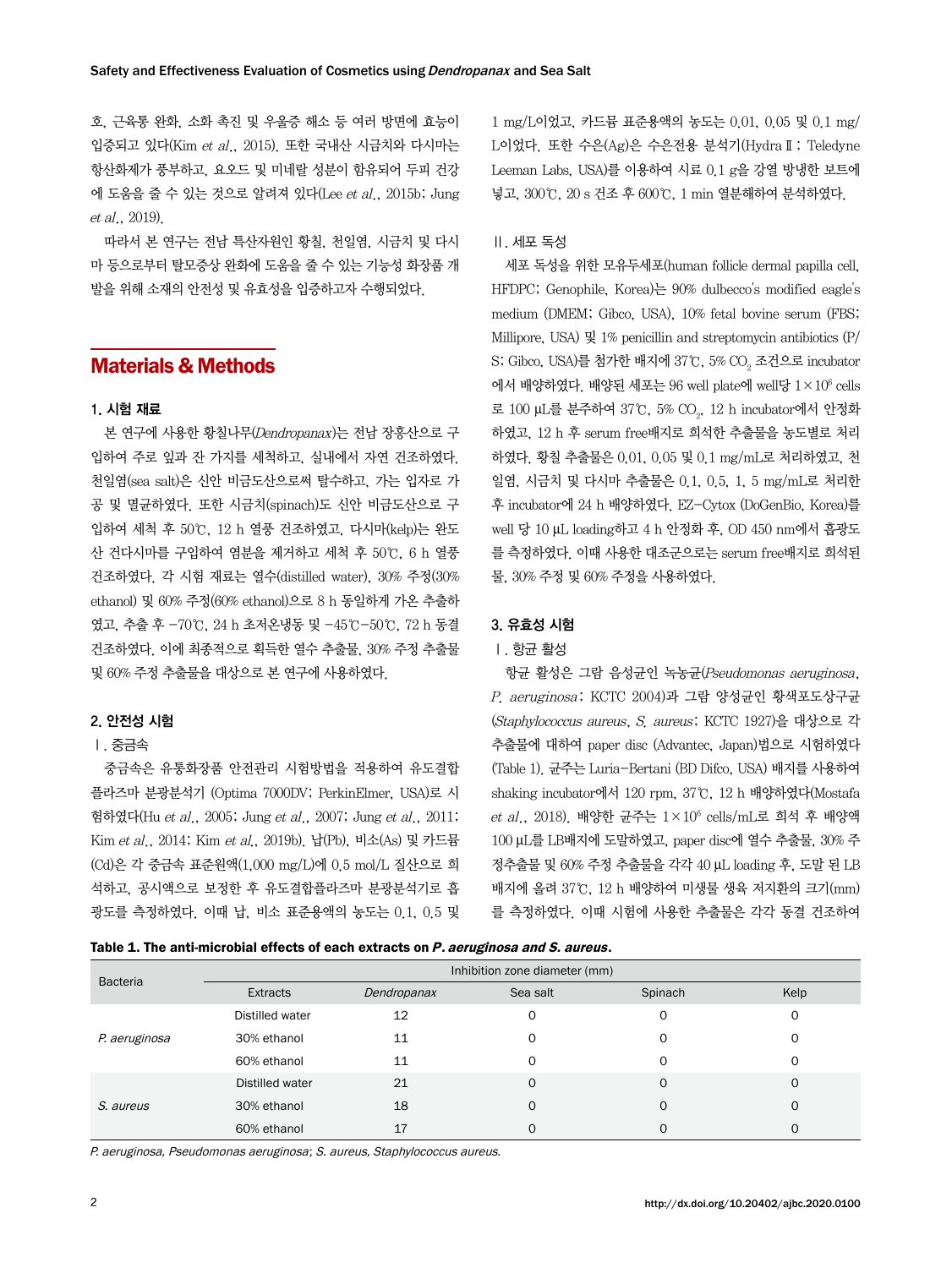

Figure 1. The safety of heavy metals in *Dendropanax*, sea salt, spinach, and kelp. We confirmed the extracts' safety considering the Ministry of Food and Drug Safety's (MFDS) standards. Each bar indicates the mean $\pm$ standard deviation of determinations (n=3). We used a one-way ANOVA ( $p$ <0.05) as our statistical analysis.

100 mg/mL 농도로 녹인 것을 사용하였다.

#### Ⅱ. 세포 증식율

세포 증식율 확인을 위한 모유두세포는 혼합배지(follicle dermal papilla cell growth medium kit)를 사용하여 incubator 에서 37℃, 5% CO<sub>2</sub> 조건으로 배양하였다(Park *et al*., 2010; Wang et al., 2019). 사용한 혼합배지는 세포 독성 시 사용한 배지 (DMEM+FBS+P/S)와 유사한 내용물이 함유된 배지로써 보다 신 속한 실험결과 도출에 활용되었다. 모유두세포의 세포 증식율은 열수 추출물에 대하여 세포 독성이 없는 범위 내에서 농도별로 처 리하였고, 대조군으로는 동일한 양의 멸균수를 사용하였다. 모유 두세포를 96 well plate에 well당 1×106 cells로 100 µL를 분주 한 후 incubator에서 37℃, 5% CO $_{\textrm{\tiny{2}}}$  조건으로 12 h 배양하였다. 그 리고 각 추출물은 농도별로 처리하고 다시 24 h 배양하였다. 배양 후 MTS assay에 따라 각 well 당 MTS시료(CellTiter 96®AQueous One Solution Cell Proliferation Assay, PROMEGA, USA)를 20 µL loading하고 4 h 배양 후, OD 490 nm에서 흡광도를 측정하였다.

#### Ⅲ. 항염증

항염증 확인을 위한 Raw 264.7 세포(Korea cell line bank,

http://www.e-ajbc.org

KCLB; Korea)는 90% DMEM에 10% FBS 및 1% P/S를 첨가하 고, incubator에서 37℃, 5% CO<sub>2</sub> 조건으로 배양하였다(Kim *et* al., 2018; Shim, 2019; Kim & Ko, 2020). 열수 추출물, 30% 주 정 추출물 및 60% 주정 추출물의 항염증 반응을 확인하기 위해 Raw 264.7 세포를 96 well plate에 well당  $1 \times 10^5$  cells로 100 µL 를 분주 후, incubator에 37℃, 5% CO $_2$  조건으로 12 h 배양하였다. Lipopolysaccharide (LPS; Sigma Aldrich, USA)는 모두 동일한 1 µg/mL를 처리한 후, 황칠은 1, 5, 10 µg/mL 열수 추출물의 농도로 처리하고, 천일염은 100, 500, 1000 µg/mL 열수 추출물, 30% 주 정 추출물 및 60% 주정 추출물의 농도로 처리하였다. 시금치와 다 시마는 50, 100 및 500 µg/mL 열수 추출물, 30% 주정 추출물 및 60% 주정 추출물의 농도로 각각 처리하였다. 24 h 배양하고, Griess reagent (Sigma Aldrich, USA)를 처리하였다. 이 후 상온, 암실에 서 10 min 반응시킨 후, OD 540 nm에서 흡광도를 측정하여 nitric oxide (NO) 생성량을 확인하였다.

# 4. 통계 분석

통계 분석은 GraphPad 프로그램(GraphPad Software, USA)을 이용하여 평균값과 표준편차를 산출하였다. 각 군 간의 유의성은 일 원분산분석(one-way analysis of variance, one-way ANOVA)으로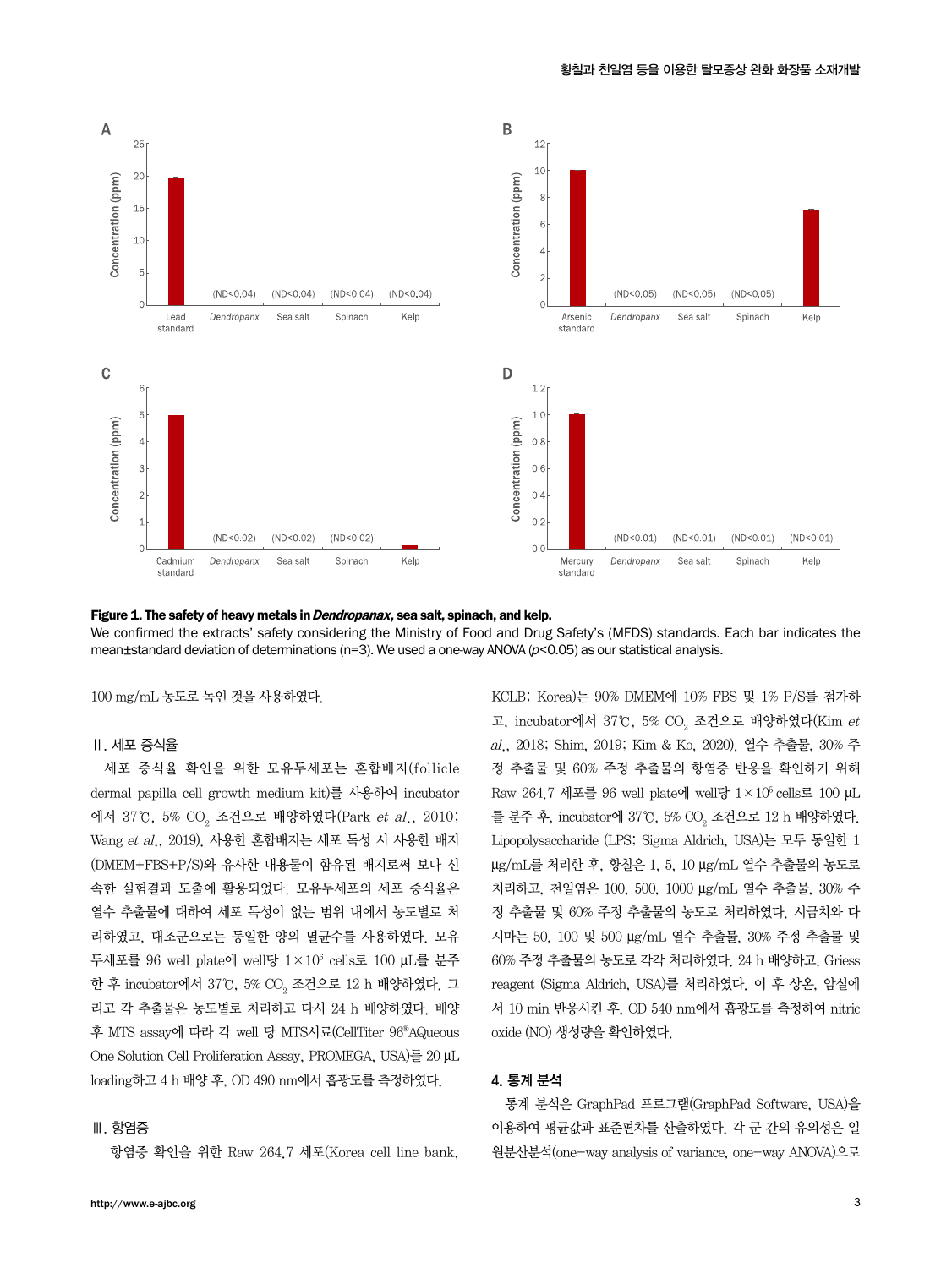#### Safety and Effectiveness Evaluation of Cosmetics using Dendropanax and Sea Salt





#### Figure 2. The cytotoxicity of distilled water, 30% ethanol, and 60% ethanol extracts at various concentrations in HFDPC cells using EZ-Cytox.

We confirmed the *Dendropanax* extracts' concentration to 0.1 mg/mL (A) because of the cytotoxicity at higher concentrations, whereas the concentration was established as 5 mg/mL for sea salt (B), spinach (C), and kelp (D). Each bar indicates the mean $\pm$  standard deviation of determinations (n=3). We used a one-way ANOVA ( $p$ <0.05) as our statistical analysis. HFDPC, human follicle dermal papilla cell.

확인하였고, 모든 처리값의 차이는 신뢰수준 95% (p<0.05)로 검증 하였다.

# Results & Discussion

#### 1. 안전성 시험

## Ⅰ. 중금속

각 추출물의 중금속은 식품의약품안전처에서 고시한「유통화장 품 안전관리 기준」에 따라 납은 20 ppm 이하, 비소는 10 ppm 이 하, 카드뮴은 5 ppm 이하 및 수은은 1 ppm 이하로써 안전성 기준에 적합한지 여부를 확인하였다(Figure 1). 황칠, 천일염 및 시금치 추 출물에 대하여는 납, 비소, 카드뮴 및 수은 모두 안전성 기준보다 적 거나 극미량 수준인 것으로 확인되었다(Figure 1). 다만 다시마 추 출물의 경우, 비소가 약 7 ppm 정도로써 확인되어 안전성 기준 10 ppm보다는 낮으나 비교적 높은 수준인 것으로 분석되었다(Figure 1B).

## Ⅱ. 세포 독성

각 추출물에 대한 모유두세포(HFDPC)의 세포 독성 농도를 확인 하였다(Figure 2). 황칠 열수 추출물은 0.05 mg/mL 농도까지 약 80% 세포생존율을 나타내었고, 0.1 mg/mL 농도에서 약 60% 세포 생존율을 나타내었다(Figure 2A). 30% 주정 추출물은 0.01 mg/mL 농도에서 약 80%이상의 세포생존율을 보였으나, 0.05 mg/mL 에 서 약 60%, 0.1 mg/mL 에서 약 20% 세포생존율을 보임으로써 강 한 세포 독성이 확인되었다. 또한 60% 주정 추출물에서도 0.01 mg/ mL 농도까지 약 80%의 높은 세포생존율을 보였으나, 0.05 mg/ mL에서 약 40%, 0.1 mg/mL 에서 약 10% 세포생존율을 보임으로 써 강한 세포 독성이 확인되었다. 이상의 결과에서 나타난 바와 같 이 30% 및 60% 주정 추출물 모두에서 세포생존율이 농도의존적으 로 감소하는 것은 주정 자체의 독성으로 기인한 것인지, 황칠 자체 의 독성으로 기인한 것인지, 본 연구의 결과로는 확인할 수 없으나, 0.1 mg/mL 이내의 천일염, 시금치 및 다시마의 모든 주정 추출물에 서 세포 독성이 나타나지 않았기 때문에 주정의 영향으로 판단하기 보다는 황칠 자체의 독성에 기인한 것으로 판단한다. 반면 천일염의 열수 추출물, 30% 주정 추출물 및 60% 주정 추출물은 5 mg/mL 농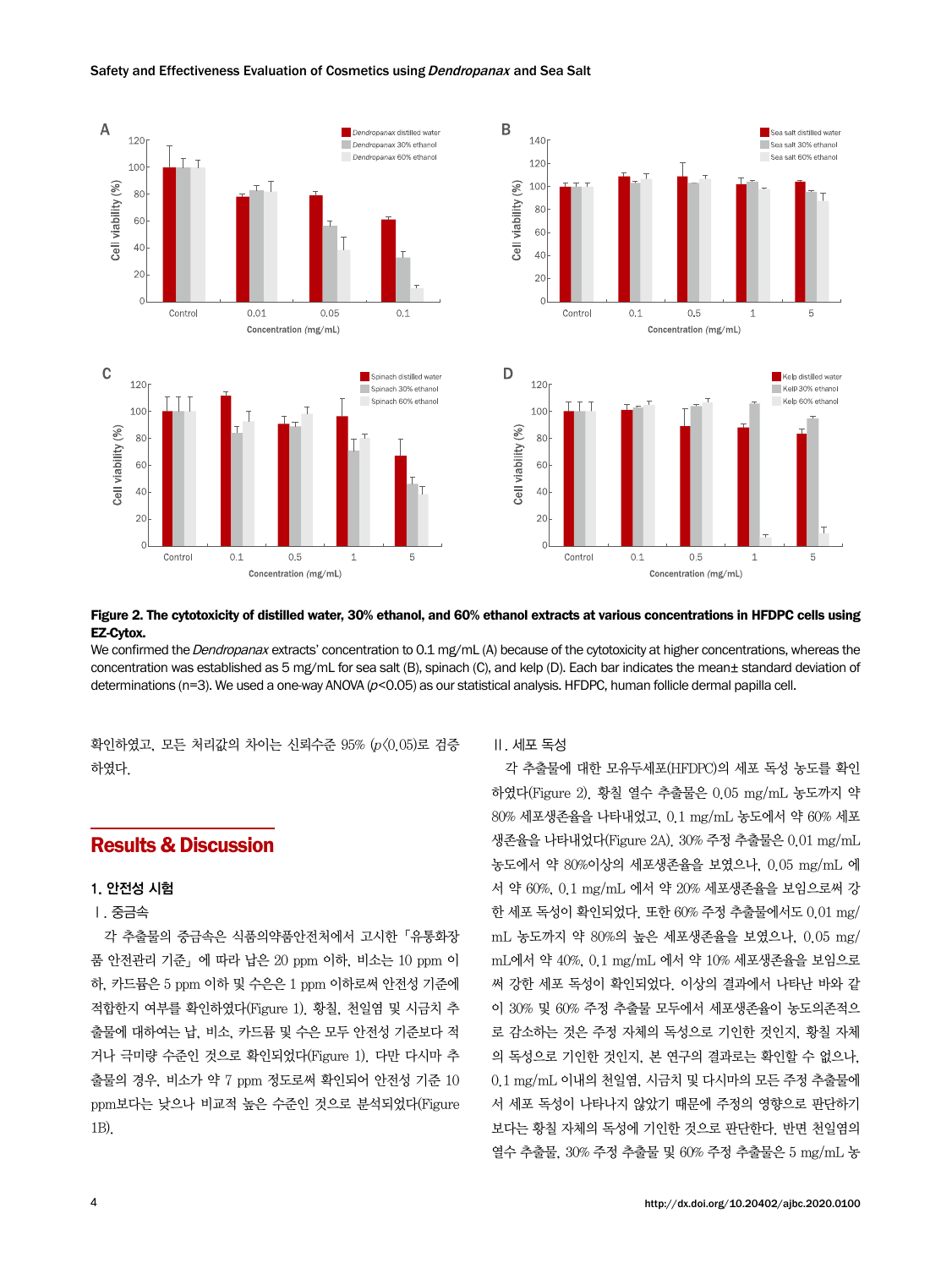







#### Figure 3. The cell proliferation of distilled water extracts at the various concentration in HFDPC cells.

We confirmed the *Dendropanax* extracts' concentration to 0.1 mg/mL (A) because of the cytotoxicity at higher concentrations, whereas the concentration was established as 5 mg/mL for sea salt (B), spinach (C), and kelp (D). Each bar indicates the mean±standard deviation of determinations (n=3). We used a one-way ANOVA ( $p$ <0.05) as our statistical analysis.

도까지도 모두 80% 이상의 세포 안전성이 확인되었다(Figure 2B). 시금치 열수 추출물의 경우 1 mg/mL 농도까지 약 90% 세포생존율 을 나타내었으나, 5 mg/mL 농도에서 약 70% 세포생존율을 보였다 (Figure 2C). 30% 주정 추출물은 1 mg/mL에서 약 60%, 5 mg/mL 에서 약 40% 세포생존율을 나타내었다. 또한 60% 주정 추출물에서 도 1 mg/mL 농도까지 약 80%의 높은 세포생존율을 보였으나, 5 mg/mL에서 약 40% 세포생존율을 나타내었다. 다시마 열수 추출물 및 30% 주정 추출물은 5 mg/mL까지 80% 이상의 세포생존율을 나 타내었으나, 60% 주정 추출물은 1-5 mg/mL 농도에서 약 10% 세 포생존율을 보임으로써 강한 세포 독성이 확인되었다(Figure 2D). 따라서 본 세포 독성 결과를 통해 각 추출물의 사용 가능한 농도범위 를 선정하여 항염증 시험에 적용하였으며, 특히 항염증에 효과가 나 타나는 범위에 대해서는 세포 독성 농도범위를 확대하여 실험결과를 도출하였다. 따라서 세포 증식율 시험의 경우, 황칠은 열수 추출물 0.1 mg/mL이 아닌 0.5 mg/mL 농도까지 확인한 반면, 천일염, 시 금치 및 다시마는 열수 추출물의 세포 독성 범위와 동일하게 5 mg/ mL 농도까지 확인하였다. 또한 항염증 실험에 있어서도 황칠은 열 수 추출물 0.1 mg/mL이 아닌 10 µg/mL 농도까지 확인하였고, 천 일염도 각 추출물에 대하여 5 mg/mL이 아닌 1000 µg/mL 농도까

지 확인하였으며, 시금치 및 다시마 또한 각 추출물에 대하여 5 mg/ mL이 아닌 500 µg/mL 농도까지 확인하였다.

## 2. 유효성 시험

## Ⅰ. 항균 활성

항균 활성 결과, 황칠의 경우 녹농균에 대하여는 열수 추출물 12 mm, 30% 주정 추출물 11 mm 및 60% 주정 추출물 11 mm 크기로 써 생육 저지환이 확인되었고, 황색포도상구균에 대하여는 열수 추 출물 21 mm, 30% 주정 추출물 18 mm 및 60% 주정 추출물 17 mm 크기로써 생육 저지환이 확인되었다. 다만 천일염, 시금치 및 다시마 에서는 항균 활성이 확인되지 않았다(Table 1). 따라서 황칠은 천일 염, 시금치 및 다시마에는 없는 항균력이 있는 소재로서 제품개발 가 능성을 확인할 수 있었다.

#### Ⅱ. 세포 증식율

모유두세포는 모낭의 기저부에 존재하는 세포로써 모발의 성장 과 주기 조절을 담당하며, 이 세포의 증식이 촉진되면 모발이 건강 해지고 모발 성장이 촉진되어 탈모를 예방할 수 있다(Brenner & Bergfeld, 2003; Rastegar et al., 2015; Choi et al., 2017). 본 시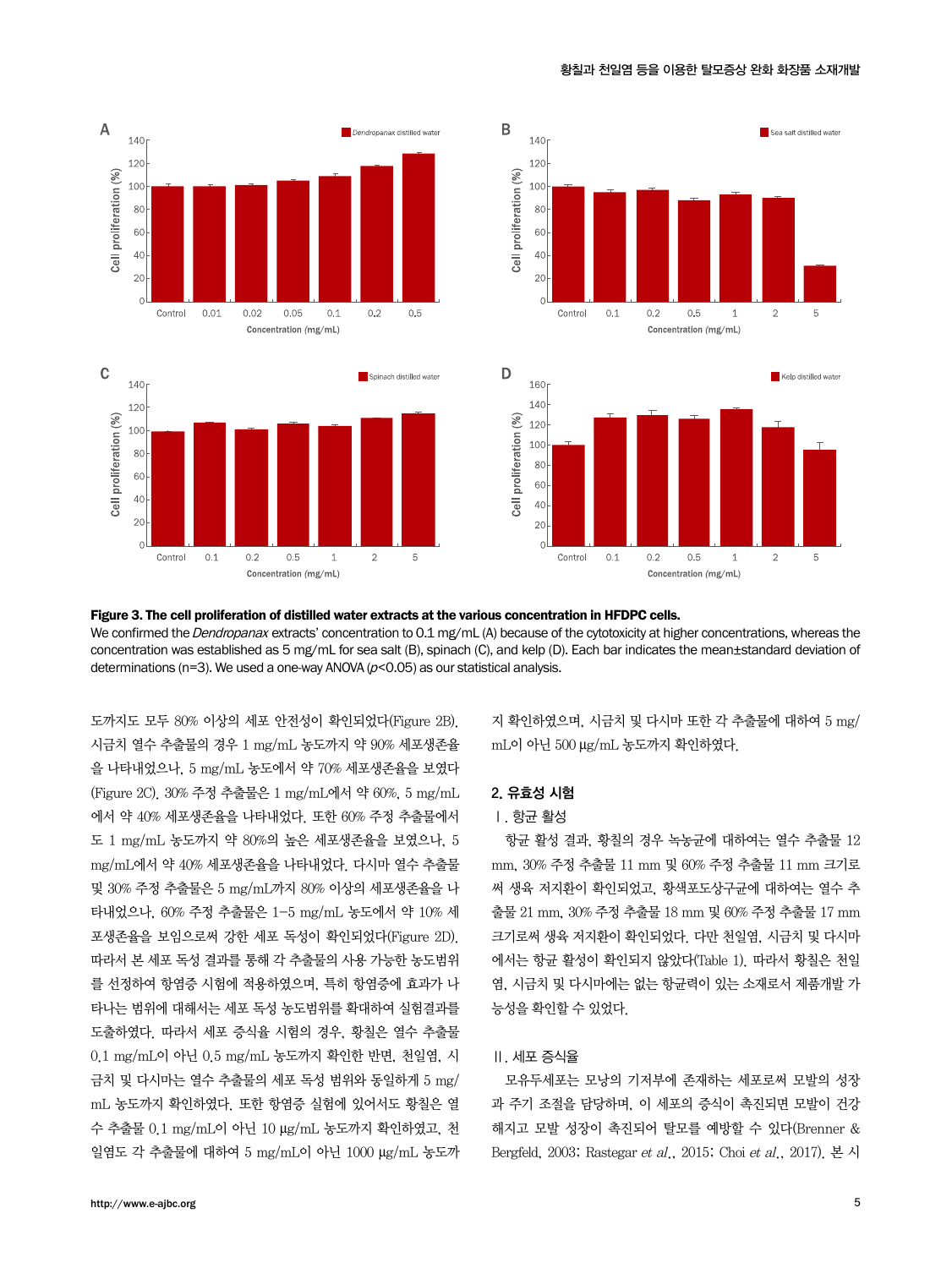#### Safety and Effectiveness Evaluation of Cosmetics using Dendropanax and Sea Salt





Figure 4. The extracts' anti-inflammation effects on NO production in LPS activated Raw 264.7 cells. We treated the cells with distilled water, 30% and 60% ethanol extracts of sea salt, spinach, and kelp. We observed the Dendropanax extract's effect only in distilled water up to 10 μg/mL (A), for the sea salt extract (B) up to 1000 μg/mL, and for both spinach (C) and kelp (D) extracts at 500 μg/mL. Each bar indicates the mean±standard deviation of determinations (n=3). We used a one-way ANOVA (p<0.05) as our statistical analysis. No, nitric oxide; LPS, lipopolysaccharide.

험에서는 모유두세포에 독성이 없는 열수 추출물에 한하여 농도별 로 처리한 후, 세포 증식율을 확인하였다(Figure 3). 황칠의 경우 0.01-0.5 mg/mL 범위에서 농도가 증가할수록 세포 증식율도 증가 하였다(Figure 3A). 천일염은 0.1-2 mg/mL 범위에서 세포 증식율 의 변화가 없었으나, 5 mg/mL에서는 오히려 세포 증식율이 약 30% 까지 크게 감소하였다(Figure 3B). 그리고 시금치는 0.1-5 mg/mL 범위에서 농도가 증가할수록 세포 증식율도 증가하였다(Figure 3C), 또한 다시마의 경우 0.1-2 mg/mL 범위에서 세포 증식율이 증가한 반면, 5 mg/mL 범위에서는 다소 감소한 것으로 나타났다(Figure 3D). 결과적으로 천일염을 제외한 황칠, 시금치 및 다시마 등의 열 수 추출물에서 세포 증식율이 증가한 것으로 확인되었다. 이는 세포 증식율 시험에서 열수 추출물로만 실험을 수행한 이유와 관계가 있 으며, 일반적으로 천연물을 화장품 원료로 사용할 때에는 주정이 아 닌 물 추출물이 가격적인 면과 안전성 면에서 보다 활용 가치가 높 기 때문에 열수 추출물에서 효과가 확인된 것을 토대로 본 연구에서 는 30% 주정 추출물 및 60% 주정추출물로는 추가 실험을 수행하지 않았다. 따라서 앞으로의 연구에서는 주정 추출물의 세포 증식율도

추가로 확인함으로써 화장품 원료화 가능성을 열수 추출물에서 주정 추출물까지 확대 적용하는 것도 고려해야 할 것이다. 또한 황칠 열 수 추출물의 경우, 0.1 mg/mL에서 약 60%까지 세포생존율이 감소 한 것과는 달리 세포 증식율이 0.01-0.5 mg/mL 범위에서 증가한 것은 일반적인 경우는 아니지만, 천연물의 경우 항시 발생할 수 있는 사례이기 때문에 향후에는 이러한 결과에 대하여도 추가적인 실험이 필요할 것으로 사료된다.

#### Ⅲ. 항염증

Raw 264.7 세포에 LPS를 처리한 후 세포 독성이 없는 범위 내에 서 각 추출물의 NO 생성량을 확인하였다(Figure 4). 황칠 열수 추출 물의 경우 1-10 µg/mL 농도에서 NO 생성량이 감소함에 따라 항염 증 효과를 확인할 수 있었고(Figure 4A), 특히 황칠은 30% 주정 추 출물과 60% 주정 추출물을 제외한 열수 추출물로만 결과를 도출하 였는데 그 이유는 세포 독성 결과에서 보는 바와 같이 0.01 mg/mL (10 µg/mL) 이내의 농도범위 까지는 열수 추출물, 30% 주정 추출 물 및 60% 주정 추출물 모두에서 80% 이상의 세포생존율을 나타낸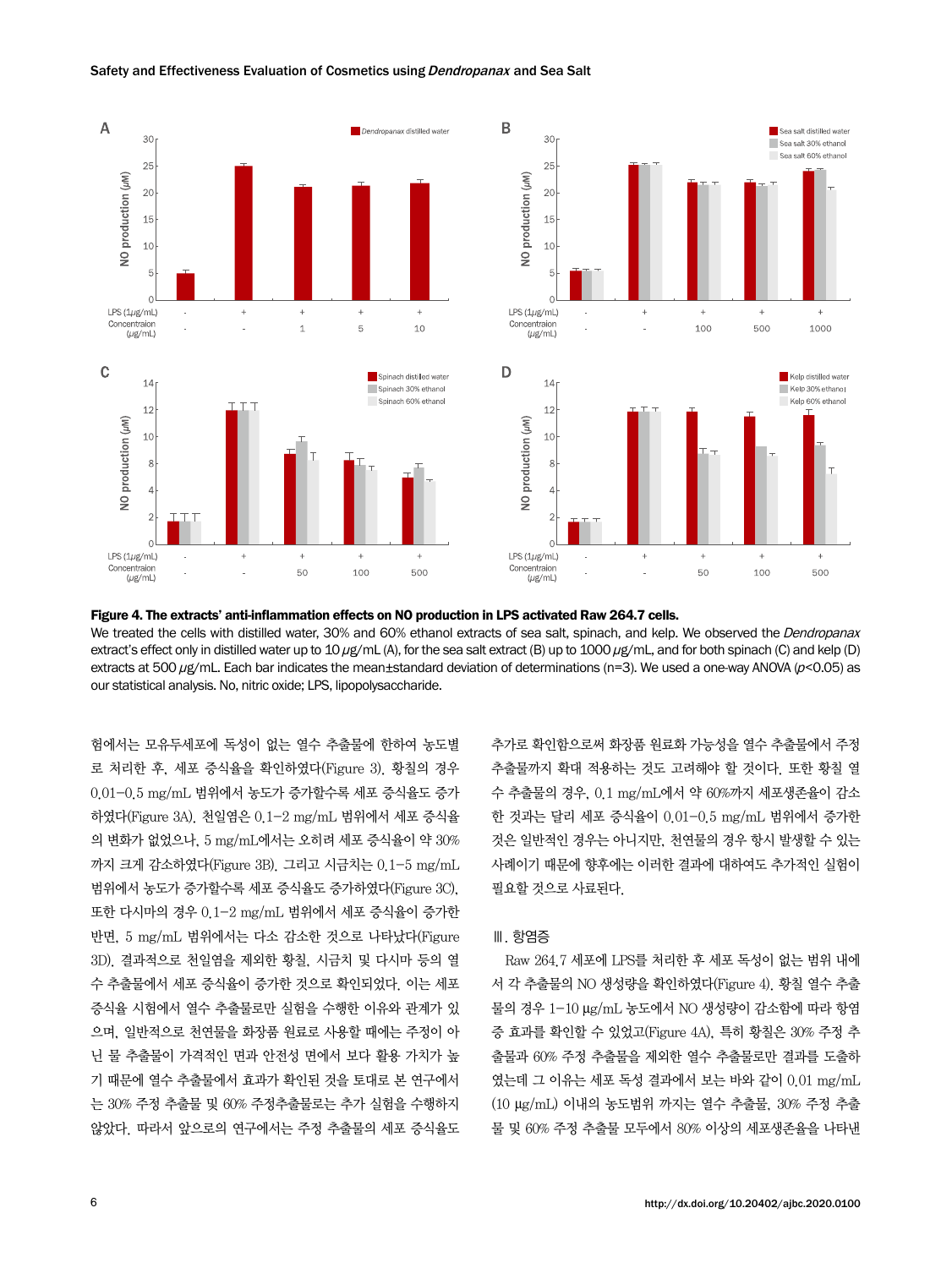반면, 0.05-0.1 mg/mL에서는 30% 주정 추출물 및 60% 주정 추출 물의 약 50% 이내의 세포생존율을 나타냈기 때문에 열수 추출물의 0.01 mg/mL 이내의 농도범위에서 NO 생성량을 확인하게 되었다 (Figure 2A). 천일염의 열수 추출물, 30% 주정 추출물 및 60% 주정 추출물에서도 100-1000 µg/mL 범위에서 NO생성량이 모두 감소 하였다(Figure 4B). 특히 시금치의 경우에는 열수 추출물, 30% 주정 추출물 및 60% 주정 추출물은 50-500 µg/mL 범위에서 농도 의존 적으로 NO 생성량이 감소하는 것으로 확인되었다(Figure 4C). 또한 다시마의 경우 열수 추출물은 NO 생성량에 변화가 없었으나, 30% 주정 추출물과 60% 주정 추출물은 50-500 µg/mL 범위에서 각각 NO 생성량이 감소하였고, 특히 60% 주정 추출물에서도 농도 의존 적인 항염증 결과를 확인할 수 있었다(Figure 4D). 따라서, 각 추출 물은 제한된 범위 내에서 NO 생성량이 감소하였기 때문에 항염증 효과를 통한 화장품 소재화가 가능할 것으로 사료된다.

# **Conclusion**

본 연구는 황칠 및 천일염 등을 이용한 탈모 증상 완화에 도움을 줄 수 있는 기능성 화장품 소재개발을 위한 기초 연구로써 국내산 황 칠과 천일염 이외에도 시금치 및 다시마에 대한 중금속 및 세포 독성 시험을 통해 추출물의 안전성을 확인하고, 항균 활성, 세포 증식율 및 항염증 시험을 통한 유효성을 확인하고자 수행되었다.

그 결과 중금속은 황칠, 천일염, 시금치 및 다시마 추출물에 대해 납, 비소, 카드뮴 및 수은이 식품의약품안전처에서 제시한 안전성 기 준치보다 낮거나 극미량 수준인 것으로 확인되었다. 세포 독성은 열 수 추출물의 경우 황칠 0.05 mg/mL, 천일염 5 mg/mL, 시금치 1 mg/mL 및 다시마 1 mg/mL 농도 이내에서 안전한 것으로 확인되 었고, 30% 주정 추출물은 황칠 0.01 mg/mL, 천일염 5 mg/mL, 시 금치 0.5 mg/mL 및 다시마 5 mg/mL 농도 이내에서 안전한 것으 로 확인되었으며, 60% 주정 추출물은 황칠 0.01 mg/mL, 천일염 5 mg/mL, 시금치 0.5 mg/mL 및 다시마 0.5 mg/mL 농도 이내에서 안전한 것으로 확인되었다. 또한 항균 활성은 천일염, 시금치 및 다 시마를 제외한 황칠 추출물에서만 효과가 나타났고, 그 중 황칠 열 수 추출물에서 녹농균 12 mm, 황색포도상구균 21 mm로써 가장 높 은 효과를 확인하였다. 세포 증식율에서는 열수 추출물에 대하여 황 칠 0.5 mg/mL, 시금치 5 mg/mL 및 다시마 2 mg/mL까지 증가한 반면, 천일염은 2 mg/mL까지 세포 증식율에 변화가 없는 것으로 확 인되었다. 항염증에 대하여는 다시마 열수 추출물을 제외한 모든 추 출물에서 NO 생성량이 감소함에 따라 항염증 효과를 확인할 수 있 었다. 특히 시금치 열수, 30% 주정 및 60% 주정 추출물과 다시마의 60% 주정 추출물의 경우 50-500 µg/mL 범위에서 농도 의존적으로 NO 생성량이 감소하는 경향을 나타내었다

이상의 결과를 토대로 전남 특산자원인 황칠과 천일염 등의 열수

추출물은 전반적으로 주정 추출물에 비하여 높은 안전성과 최적화된 농도 범위내에서 탈모 증상 완화에 도움을 줄 수 유효성이 확인되었 기 때문에 추가적인 원료 표준화 연구와 유효 성분을 입증함으로써 향후, 두발용 샴푸 등의 다양한 제품으로 활용될 수 있을 것으로 기 대되어 진다.

#### Acknowledgements

본 연구는 2017년 (재)전남테크노파크에서 주관하는 지역수요 맞춤형 연구개발사업의 일환으로 수행한 연구 결과물임을 밝힙니 다.

#### Author's contribution

YHC conducted cytotoxicity, cell proliferation and anti-inflammatory experiments, analyzed the data, and compiled all tables and figures. YJC prepared research and manuscripts on test methods and resource information, and BLK extracted, concentrated and freeze-dried resources, and supported heavy metal experiments. MHH conducted antimicrobial and heavy metal experiments. HSL supervised the project, and YGJ performed all aspects of experiment design, resource research and data analysis. Finally, YGJ wrote the manuscript with the help of HSL.

#### Author details

Yun-Hee Choi (Researcher), Center of Natural Resources Research, Jeonnam Bioindustry Foundation, 288 Woodlandgil, Anyang-myeon, Jangheung-gun, Jeollanam-do 59338, Korea; Yeon-Je Cho (Researcher), Center of Natural Resources Research, Jeonnam Bioindustry Foundation, 288 Woodland-gil, Anyang-myeon, Jangheung-gun, Jeollanam-do 59338, Korea; Byung-Loc Kim (Researcher), Center of Natural Resources Research, Jeonnam Bioindustry Foundation, Woodland-gil, Anyang-myeon, Jangheung-gun, Jeollanam-do 59338, Korea; Min-Hee Han (Researcher), Center of Natural Resources Research, Jeonnam Bioindustry Foundation, 288 Woodland-gil, Anyang-myeon, Jangheung-gun, Jeollanam-do 59338, Korea; Hak-Sung Lee (Director), Center of Natural Resources Research, Jeonnam Bioindustry Foundation, 288 Woodland-gil, Anyang-myeon, Jangheung-gun, Jeollanam-do 59338, Korea; Yong-Gi Jeong (Manager), Center of Natural Resources Research, Jeonnam Bioindustry Foundation, 288 Woodland-gil, Anyang-myeon, Jangheung-gun, Jeollanam-do 59338, Korea.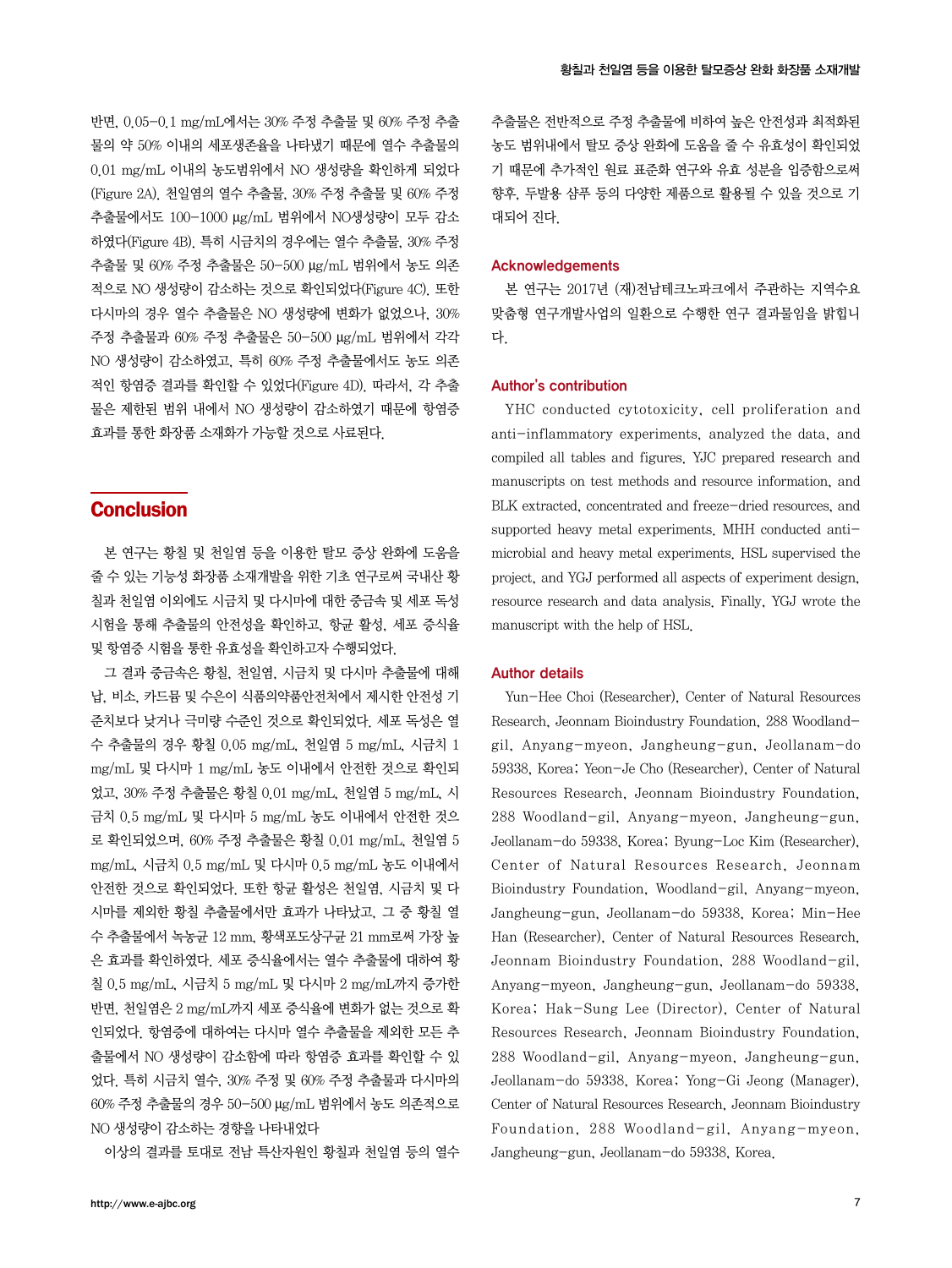# **References**

- Brenner FM, Bergfeld WF. Hair loss: diagnosis and management. Cleveland Clinic Journal of Medicine, 70: 705-712, 2003.
- Choi JH, Lee M, Kim HJ, Kwon JI. Effects of black soybean and fermented black soybean extracts on proliferation of human follicle dermal papilla cells. Journal of the Korean Society of Food Science and Nutrition. 46: 671-680, 2017.
- Hu SJ, Kim M, Park SK, Lee JO. Heavy metal contents in ginseng and ginseng products. Korean Journal of Food Science and Technology, 37: 329-333, 2005.
- Jung GB, Lee JS, Kim WI, Kim JH. Wet deposition of heavy metals in Suwon area. Korean Journal of Environmental Agriculture, 26: 116-123, 2007.
- Jung GB, Kim MK, Lee JS, Kim WI, Kim GY, Ko BG, Kang KK, Kwon SI. Wet deposition of heavy metals during farming season in Taean, Korea. Korean Journal of Environmental Agriculture, 30: 153-159, 2011.
- Jung KI, Kim BK, Kang JH, Oh GH, Kim IK, Kim M. Antioxidant and anti-inflammatory activities of water and the fermentation liquid of sea tangle (Saccharina japonica). Journal of Life Science, 29: 596-606, 2019.
- Kim J, Jo A, Lee J. Analysis of the patent trends for natural components related to hair loss. Asia-pacific Journal of Multimedia Services Convergent with Art, Humanities, and Sociology, 9: 375-387, 2019a.
- Kim BL, Choi YH, Lee HS, Jeong YG. Comparative analysis of heavy metals and useful components of marine resources with potential healing properties. Asian Journal of Beauty and Cosmetology, 17: 455-466, 2019b.
- Kim D, Park S. Pharmacological therapeutics in androgenetic alopecia. Journal of the Korean Medical Association, 63: 277-285, 2020.
- Kim GW, Choi YH, Kim BL, Kim YU, Seong RS, Han MH, Kim GA, Choi MJ, Jeong YG. Determination of anti-oxidative and whitening effects of complex extracts obtained from Sprout Panax ginseng C.A. Meyer and Cassia nomame (Sieb.) Honda on skin. Asian Journal of Beauty and Cosmetology, 16: 309-320, 2018.
- Kim HL, Lee IS, Kim IC. Evaluation of mineral, heavy metal and phthalate contents in mudflat solar salt and foreign salt. Korean Journal of Food Preservation, 21: 520-528, 2014.

Kim HS, Ko KS. Antioxidant and anti-inflammatory effects of

ginseng berry ethanol extracts as a cosmetic ingredient. Asian Journal of Beauty and Cosmetology, 18: 389-397, 2020.

- Kim KH, Kim JH, Song HS. The effect of salt in medicine for salt pharmacopuncture. Journal of Acupuncture Research, 32: 131-145, 2015.
- Lee SY, Choi EJ, Bae DH, Lee DW, Kim S. Effects of 1-tetradecanol and β-sitosterol isolated from Dendropanax morbifera Lev. on skin whitening, moisturizing and preventing hair loss. Journal of the Society of Cosmetic Scientists of Korea, 41: 73-83, 2015a.
- Lee SY, Jang MS, Kim GH. Antioxidant activities and quality characteristics of organic and conventional Spinach (Spinacia oleracea). Journal of the Korean Society of Food Culture, 30: 813-817, 2015b.
- Mostafa AA, Al-Askar AA, Almaary KS, Dawoud TM, Sholkamy EN, Bakri MM. Antimicrobial activity of some plant extracts against bacterial strains causing food poisoning diseases. Saudi Journal of Biological Sciences, 25: 361- 366, 2018.
- Park HY, Kim SN, Kang BH, Lee JH. Experimental studies of glycine maxMerr. (black bean), Triticum aestivum L. (wheat) and *Oryza sativaL*. (rice bran) extracts on the effects of hair growth activity and physical properties. Korea Journal of Oriental Medicine, 16: 167-173, 2010.
- Pinnell SR, Murad S. Effects of minoxidil on cultured human skin fibroblasts. Dermatologica, 175: 12-18, 1987.
- Rastegar H, Ashtiani HA, Aghaei M, Barikbin B, Ehsani A. Herbal extracts induce dermal papilla cell proliferation of human hair follicles. Annals of Dermatology, 27: 667- 675, 2015.
- Rossi A, Cantisani C, Melis L, Iorio A, Scali E, Calvieri S. Minoxidil use in dermatology, side effects and recent patents. Recent Patents on Inflammation & Allergy Drug Discovery, 6: 130-136, 2012.
- Shim JH. Anti-inflammatory effect of zeaxanthin in RAW 264.7 Cells. Asian Journal of Beauty and Cosmetology, 17: 431-439, 2019.
- Wang CC, Wang LK, Chen M, Kuo CY, Tsai FM, Wang CH. Triterpenes in the ethanol extract of poria cocos induce dermal papilla cell proliferation. International Journal of Pharmacology, 16: 1-9, 2019.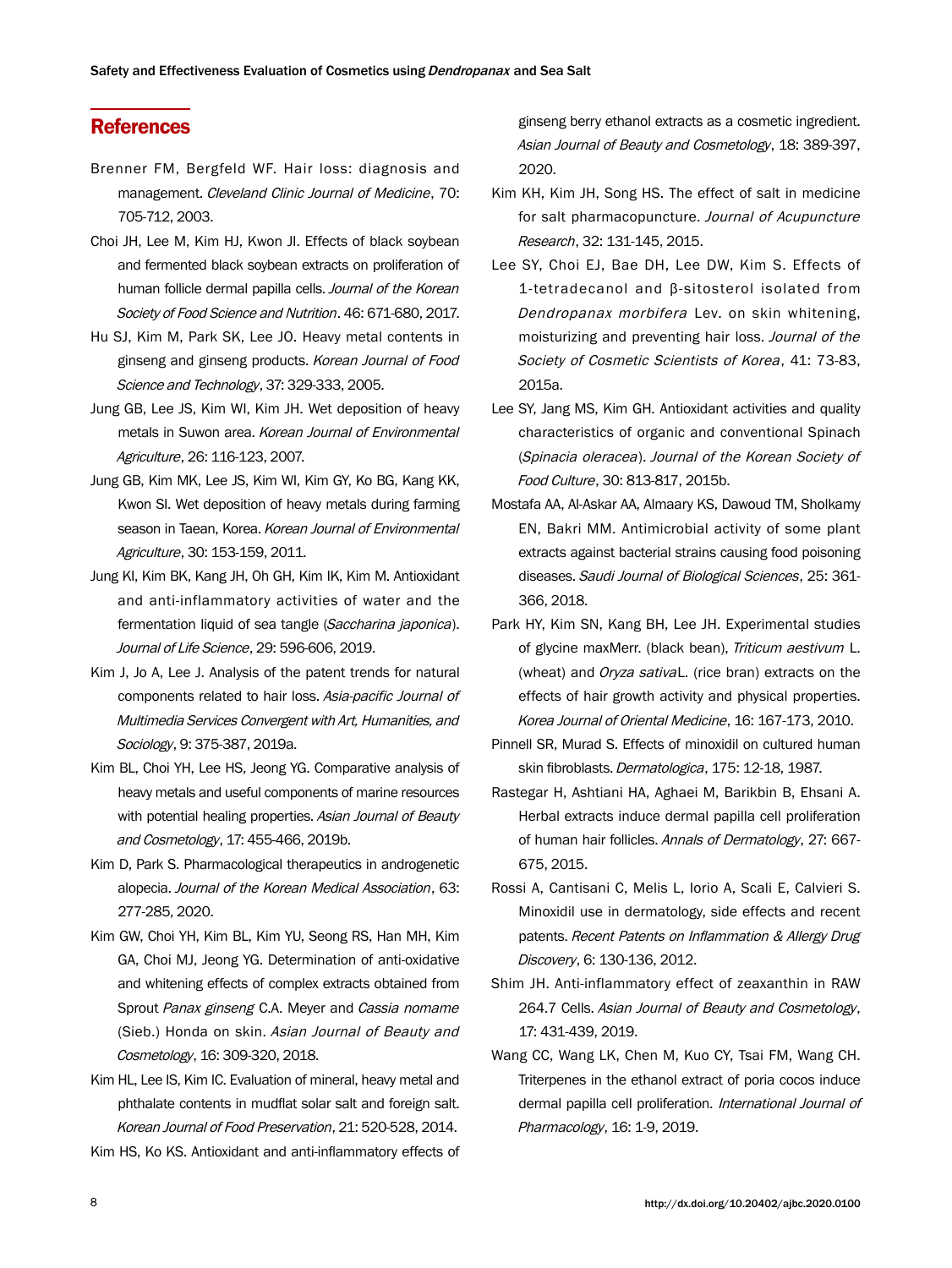#### 국문초록

# 황칠과 천일염 등을 이용한 탈모증상 완화 화장품 소재개발

최윤희, 조연제, 김병록, 한민희, 이학성, 정용기\* (재)전남바이오산업진흥원 천연자원연구센터, 전라남도 장흥군, 한국

목적: 본 연구는 전남 특산자원인 황칠, 천일염, 시금치 및 다시마 등으로부터 탈모증상 완화에 도움을 줄 수 있는 기능성 화장품 개 발을 위해 소재의 안전성 및 유효성을 입증하고자 수행되었다. 방법: 안전성 시험은 황칠과 천일염 등으로부터 중금속 및 세포 독성 에 대하여 확인하였고, 유효성은 항균 활성, 세포 증식율 및 항염증에 대하여 수행하였다. 결과: 중금속은 황칠, 천일염, 시금치 및 다시마 추출물에 대해 식품의약품안전처에서 제시한 안전성 기준치보다 낮거나 극미량 수준인 것으로 확인되었다. 세포 독성은 각 추출물에 대하여 황칠 0.01 mg/mL, 천일염 5 mg/mL, 시금치 0.5 mg/mL 및 다시마 0.5 mg/mL 농도 이내에서 안전한 것으로 확 인되었다. 항균 활성은 황칠 추출물에서만 확인되었고, 특히 열수 추출물에서 가장 높은 효과가 있었다. 세포 증식율은 열수 추출물 에 대하여 황칠 0.5 mg/mL, 시금치 5 mg/mL 및 다시마 2 mg/mL까지 증가하였다. 항염증은 다시마 열수 추출물을 제외한 모든 추출물에서 NO 생성량이 감소함에 따라 항염증 효과를 확인할 수 있었다. 특히 시금치 열수, 30% 주정 및 60% 주정 추출물과 다시 마의 60% 주정 추출물의 경우 50-500 µg/mL 범위에서 농도 의존적으로 NO 생성량이 감소하는 경향을 나타내었다. 결론: 본 연구 에서 황칠, 천일염, 시금치 및 다시마는 화장품 소재로써 안전하고, 효과적인 것으로 확인되었다. 따라서, 추가적인 연구를 수행하 여 황칠, 천일염, 시금치 및 다시마를 포함한 최적의 표준화를 통해 탈모 증상 완화에 도움을 주는 기능성 화장품으로서 활용되어질 것으로 기대된다.

핵심어: 황칠, 천일염, 안전성, 기능성 화장품, 탈모 증상

본 연구는 2017년 (재)전남테크노파크에서 주관하는 지역수요맞춤형 연구개발사업의 일환으로 수행한 연구 결과물임을 밝힙니다.

#### 참고문헌

- 김건우, 최윤희, 김병록, 김영욱, 성락선, 한민희, 김경애, 최민주, 정용기. 새싹인삼과 차풀 복합추출물의 피부 항산화 및 미백효과. 아시안뷰티화장품학술지, 18: 309-320, 2018.
- 김기현, 김지화, 송호섭. 염약침을 위한 소금의 의학적 효용. 대한침구의학회지, 32: 131-145, 2015.
- 김도영, 박수진. 안드로겐탈모증의 약물치료. 대한의사협회지, 63: 277-285, 2020.
- 김병록, 최윤희, 이학성, 정용기. 화장품용 해양치유자원의 안전성 및 품질 비교분석. 아시안뷰티화장품학술지, 17: 455- 466, 2019b.
- 김정원, 조아현, 이정현. 탈모 관련 천연물의 특허 동향 분석. 예술인문사회융합멀티미디어논문지, 9: 375-387, 2019a.
- 김학렬, 이인선, 김인철. 국내산 갯벌천일염과 외국산 소금의 미네랄, 중금속 및 phthalate 함량 평가. *한국식품저장유통* 학회지, 21: 520-528, 2014.
- 김현숙, 고경숙. 인삼열매 에탄올 추출물의 화장품 소재로서 항산화, 항염 효과. 아시안뷰티화장품학술지, 18: 389-397, 2020.
- 박혜윤, 김수나, 강병하, 이존환, 검은콩, 밀, 겨 추출물이 모발의 성장과 물리 특성에 미치는 효과, *한국한의학연구원논문* 집, 16: 167-173, 2010.
- 심중현. 제아잔틴에 의한 AW264.7 세포에서의 항염효과. 아시안뷰티화장품학술지, 17: 431-439, 2019.
- 이미선, 정지선, 박도영. 천일염과 청대를 활용한 두피스케일링 효능에 관한 연구. 아시안뷰티화장품학술지, 12: 119- 125, 2014.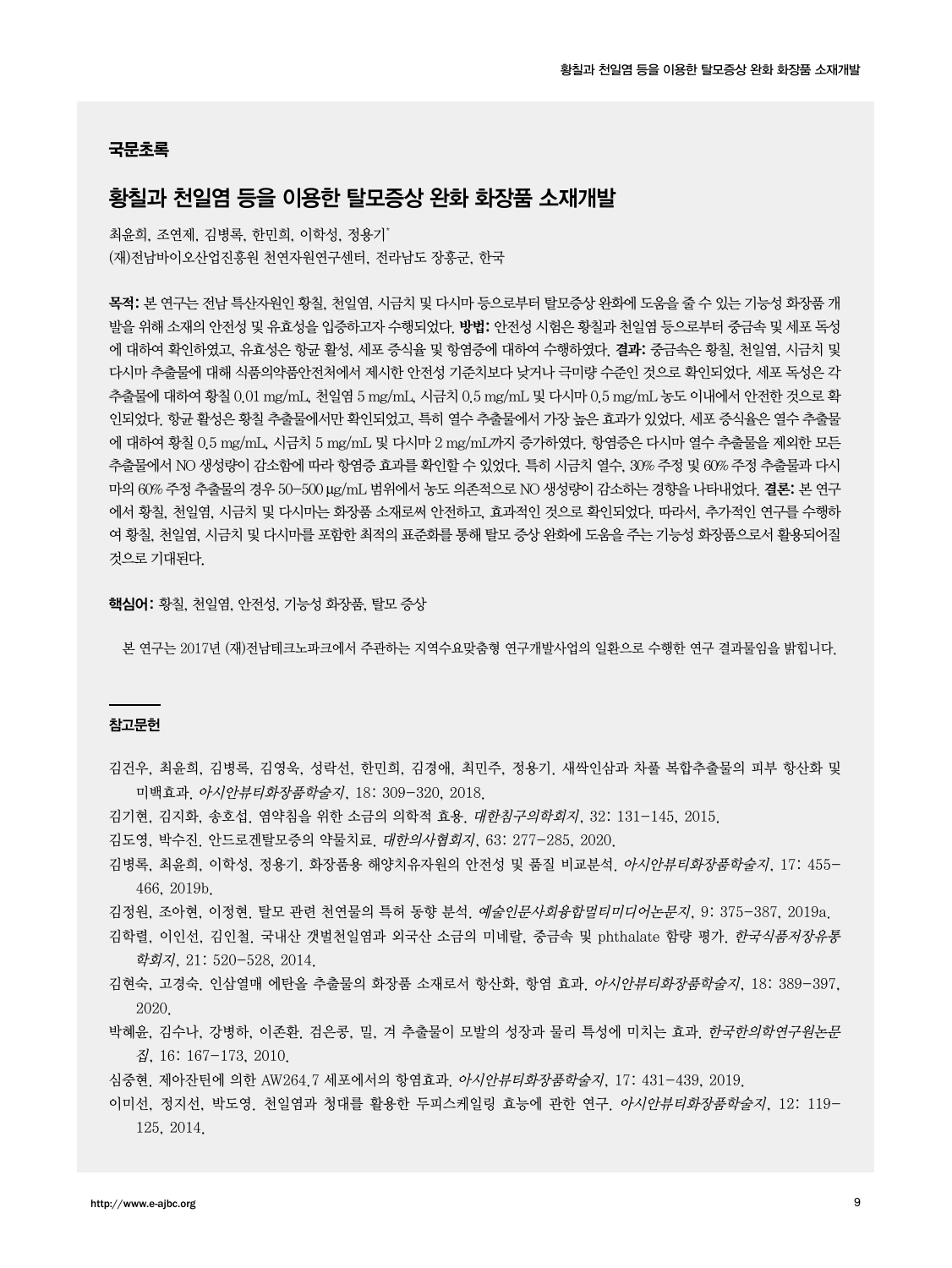- 이선영, 최은진, 배동혁, 이동욱, 김선오. 미백, 보습 및 탈모방지에 대한 황칠나무(Dendropanax modifera Lev.)에서 분 리한 1-tetradecanol, β-sitosterol의 효과. 대한화장품학회지, 41: 73-83, 2015a.
- 이신영, 장민선, 김건희. 유기농 및 일반재배 시금치의 이화학적 특성 및 항산화 활성. 한국식생활문화학회지, 30: 813- 817, 2015b.
- 정경임, 김보경, 강정현, 오근혜, 김인경, 김미향. 다시마 물 추출액과 발효액의 항산화 및 항염증 활성. 생명과학회지, 29: 596-606, 2019.
- 정구복, 이종식, 김원일, 김진호, 윤순강. 수원지역 빗물의 중금속 함량 평가. 한국환경농학회지, 26: 116-123, 2007.
- 정구복, 김민경, 이종식, 김원일, 김건엽, 고병구, 강기경, 권순익. 태안지역 강우의 중금속 함량 평가. 한국환경농학회지, 30: 153-159, 2011.
- 최지혜, 이명숙, 김현정, 권정일, 이윤경. 검은콩과 발효검은콩 추출물이 인간 모유두 세포 성장에 미치는 효과. 한국식품 영양과학회지, 46: 671-680, 2017.
- 허수정, 김미혜, 박성국, 이종욱. 인삼 및 인삼제품류의 중금속 함량. 한국식품과학회지, 37: 329-333. 2005.